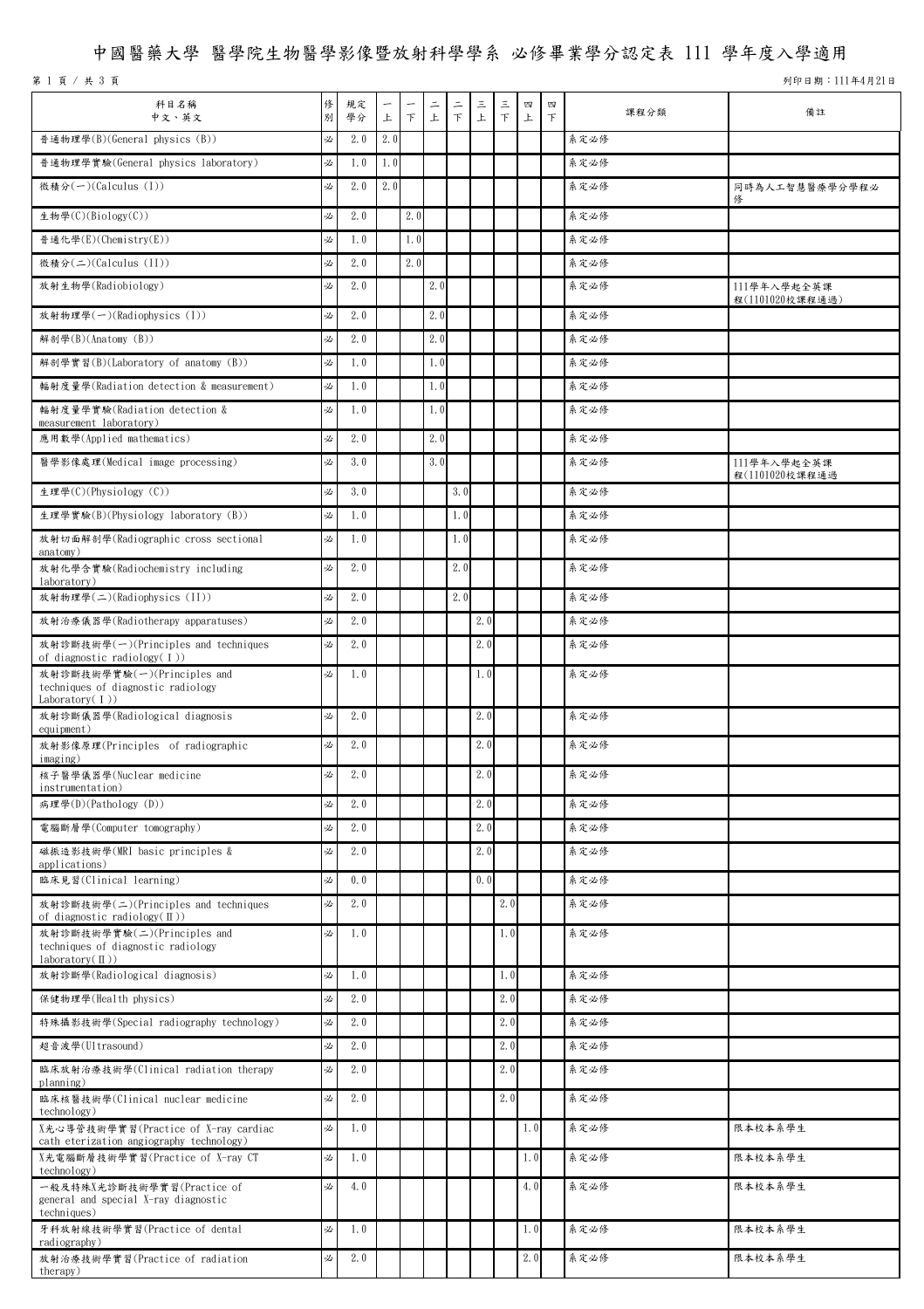#### 中國醫藥大學 醫學院生物醫學影像暨放射科學學系 必修畢業學分認定表 111 學年度入學適用

列印日期:111年4月21日

| 科目名稱<br>中文、英文                                                                                      | 修<br>別 | 規定<br>學分 | $\overline{\phantom{m}}$<br>上 | $\overline{\phantom{m}}$<br>$\top$ | $\equiv$<br>上 | $\equiv$<br>$\top$ | $\tilde{=}$<br>上                                                                  | $\equiv$<br>$\tau$ | 四<br>上 | 四<br>$\top$ | 課程分類     | 備註      |
|----------------------------------------------------------------------------------------------------|--------|----------|-------------------------------|------------------------------------|---------------|--------------------|-----------------------------------------------------------------------------------|--------------------|--------|-------------|----------|---------|
| 核醫造影技術學實習(Practice of nuclear<br>medicine technology)                                              | 必      | 2.0      |                               |                                    |               |                    |                                                                                   |                    | 2.0    |             | 系定必修     | 限本校本系學生 |
| 核醫藥物暨放射性同位素治療實習(Practice of<br>radiopharmaceuticals & radioisotope therapy in<br>nuclear medicine) | 必      | 1.0      |                               |                                    |               |                    |                                                                                   |                    | 1.0    |             | 系定必修     | 限本校本系學生 |
| 超音波技術學實習(Practice of ultrasound<br>technology)                                                     | 必      | 1.0      |                               |                                    |               |                    |                                                                                   |                    | 1.0    |             | 系定必修     | 限本校本系學生 |
| 磁共振技術學實習(Practice of MRI technology)                                                               | 必      | 1.0      |                               |                                    |               |                    |                                                                                   |                    | 1.0    |             | 系定必修     | 限本校本系學生 |
| 模具製作暨模擬攝影實習(Practice of model<br>making & simulated radiography)                                   | 必      | 1.0      |                               |                                    |               |                    |                                                                                   |                    | 1.0    |             | 系定必修     | 限本校本系學生 |
| 醫學物理學實習(治療計劃)(Practice of medical<br>physics-radiation planning)                                   | 必      | 1.0      |                               |                                    |               |                    |                                                                                   |                    | 1.0    |             | 系定必修     | 限本校本系學生 |
| 醫學物理學實習(劑量學)(Practice of medical<br>physics-radiation dosimetry)                                   | 必      | 1.0      |                               |                                    |               |                    |                                                                                   |                    | 1.0    |             | 系定必修     | 限本校本系學生 |
| 醫學物理學實習(輻射安全)(Practice of medical<br>physics-radiation safety)                                     | 必      | 1.0      |                               |                                    |               |                    |                                                                                   |                    | 1.0    |             | 系定必修     | 限本校本系學生 |
| 放射技術特論(Advanced radiation technology)                                                              | 必      | 2.0      |                               |                                    |               |                    |                                                                                   |                    |        |             | 2.0 系定必修 | 限本校本系學生 |
| 書報討論(Seminar)                                                                                      | 必      | 2.0      |                               |                                    |               |                    |                                                                                   |                    |        |             | 2.0 系定必修 | 限本校本系學生 |
| 輻射安全學(Radiation safety)                                                                            | 必      | 2.0      |                               |                                    |               |                    |                                                                                   |                    |        |             | 2.0 系定必修 | 限本校本系學生 |
| 合計 必修 總學分                                                                                          |        | 88.0     |                               |                                    |               |                    | $5.0$ $\begin{bmatrix} 5.0 & 14.0 & 9.0 & 17.0 & 14.0 & 18.0 & 6.0 \end{bmatrix}$ |                    |        |             |          |         |

111學年度入學生畢業學分認定表備註:

一、畢業前必須通過英文鑑定,方能畢業。相關規定依本

校「學生英文能力鑑定實施辦法」辦 理。

二、體育課一年級為必修,每學期0學分,不及格不得畢

業。大學部二年級以上為選修,每學期一學分。

三、國防軍事訓練改為選修,每週上課2小時為1學分,成績及 格者,83年次以前同學以每8堂 課折算1日役期(1門課折抵4日 役期, 2門課折抵9日役期, 以此類推)。83年次以後同學每門 課折抵2日訓期。

四、通識教育課程分為正式課程及通識教育活動:

(一)正式課程:必修28學分

1.英文必修4學分

第 2 頁 / 共 3 頁

英文課程採分級制,分級以大學指考及學測成績為依據,分級 結果於選課前公告。如達該學系英文畢業檢定標準,經所屬學 系審核通過,得免修英文4學分,相關細則依「中國醫藥大學 英文暨英語聽講必修課程免修學分實施要點」規定辦理。

2.資訊相關課程(2學分)

3.服務學習課程(1學分)

4.通識課程(21學分)

(1)核心通識課程:至少修習10學分,五大類中至少任選三 大類。

A.語文類:國文、英文進階課程及第二外語課程等。

B.人文藝術類:文學藝術類、歷史文明類等。

C.社會科學類:法政類;社會、心理、人類、教育、性別研究 類;管理、經濟類等。

D.自然科學類:基礎科學類;生命科學類;應用科學類;科學 技術類等。

E.運動知能類:如運動心理學、運動生理學、國際賽事分析與 博奕事業、運動與健康的學理探討等學術類課程。如屬該學系 之必選修課程者,將設限不得認列為通識學分。

(2)跨學院通識課程:至少須修習跨學院課程4學分。 (二)通識教育活動:0學分,學生須於在學期間參與至 少16小時通識教育中心所認定之演講與校內外所舉辦之展演活 動;成績以通過/不通過計分。相關細則依「通識教育活動實 施要點」規定辦理。

五、服務學習時數:需修習通識必修1學分(可認列18小時服 務學習課程)(醫學系、中醫學系另於下學期開設系上必 修1學分)之服務學習課程,以及6小時志願服務基礎教育訓 練、6小時服務學習講座參與、18小時志工服務(不含服務學 習講座),共計需完成48小時之服務學習時數,始符合畢業資 格。<br>※志願服務基礎訓練由學務處服務學習中心舉辦(另行公

## 校內注意事項 安全的第三人称单数 医罗瑟埃登放射科學學系注意事項

一、教育目標:培育具醫學影像暨放射科學專業能力之醫事放 射師。

二、111學年度入學新生實施,本系四年制,最低畢業學分 為131學分,含必修116學分(系課程必修88學分及通識課程必 修28學分),選修15學分(需有10分為本系開課之學分)。 三、臨床見實習說明:

(一)實習

1.實習期間:三年級升四年級自7月起實習共28週(共1120小 時、每學分約62.2小時)。

2.擋實習課程制度:規定「放射物理學(二)、放射生物學、放 射切面解剖學、放射診斷技術學、保健物理學」五科專業必修 課程均不及格,即無法參加應屆臨床實習課程。 (二)見習

1.必修(0學分),及格者始符合畢業資格。

2.見習期間:二年級升三年級七月起見習共4週。

Students must complete a minimum of 132 credits for graduation, including 117 required credits and a minimum of 15 elective credits.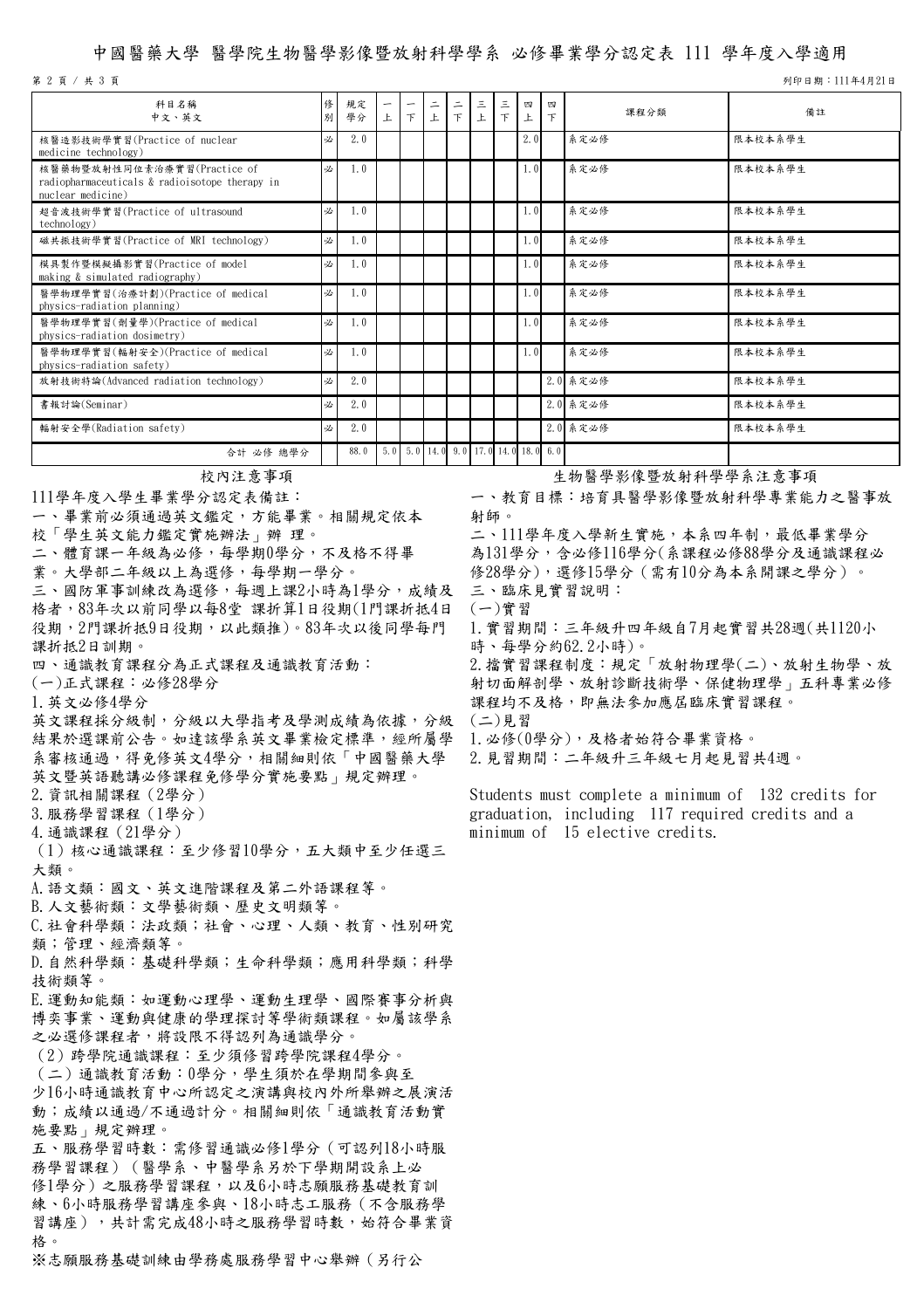告),其他未盡事宜請詳閱「服務學習課程實施要點」(學務 處服務學習中心網頁)。 六、畢業前必須參加校內舉辦之基礎心肺復甦術訓練,方具畢 業資格。相關規定依本校「學生基礎心肺復甦術訓練實施要 點」辦理。 七、本學分表做為畢業學分認定之依據。

單位主管簽章: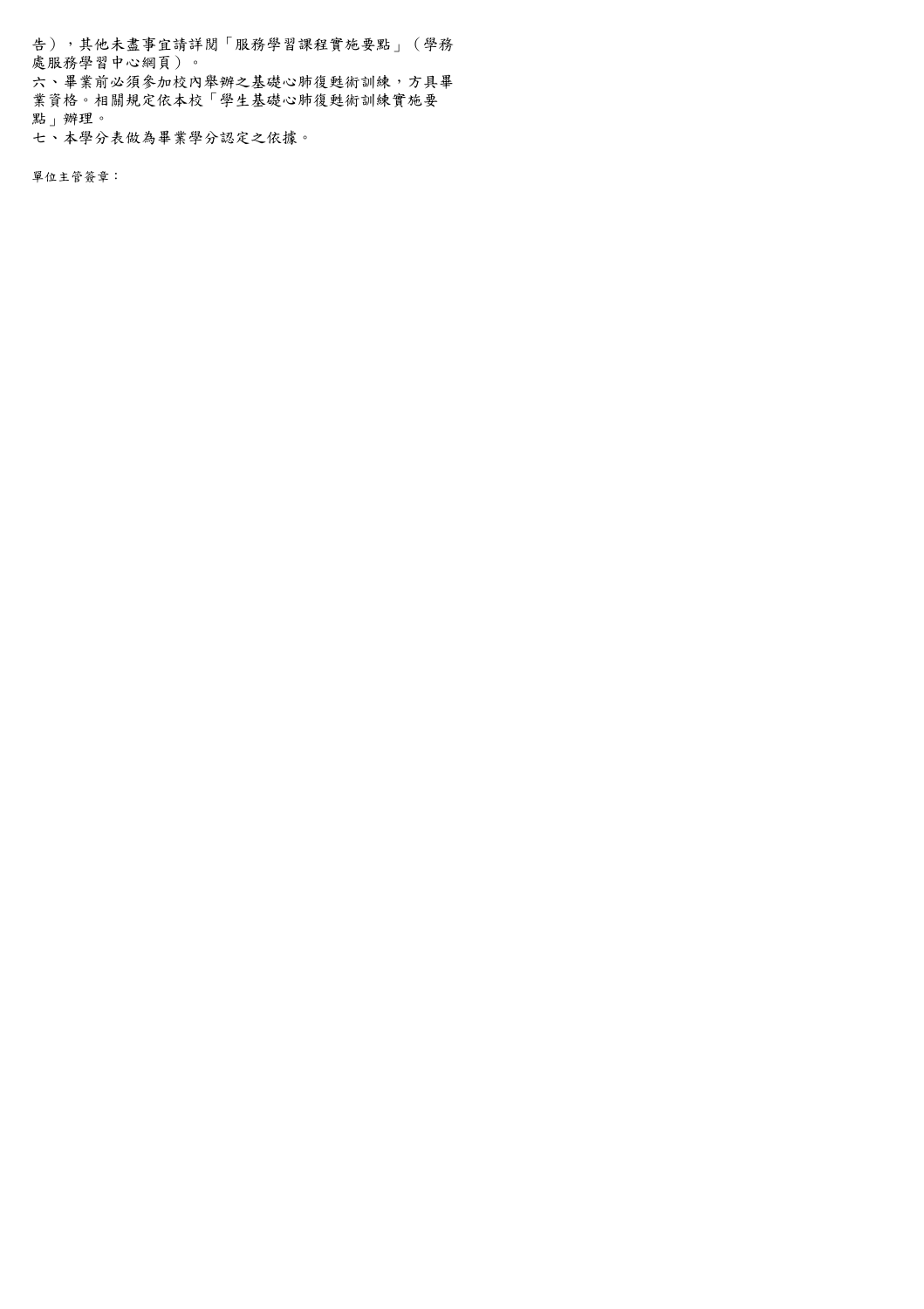# 中國醫藥大學 醫學院生物醫學影像暨放射科學學系 選修畢業學分認定表 111 學年度入學適用

第 1 頁 / 共 2 頁

列印日期:111年4月21日

| 科目名稱<br>中文、英文                                                                   | 俢<br>別 | 規定<br>學分 | 上   | $\mathcal{F}$ | 二<br>上 | 二<br>F | 三<br>上 | 三<br>$\top$ | 四<br>$\pm$ | 四<br>$\top$ | 課程分類 | 備註                                                                         |
|---------------------------------------------------------------------------------|--------|----------|-----|---------------|--------|--------|--------|-------------|------------|-------------|------|----------------------------------------------------------------------------|
| 生在福中要知輻(Knowing the radiation in your<br>life)                                  | 選      | 1.0      | 1.0 |               |        |        |        |             |            |             | 無    | 線上課程                                                                       |
| 生物醫學工程概論(Introduction to biomedical<br>engineering)                             | 選      | 2.0      | 2.0 |               |        |        |        |             |            |             | 無    | 同時為生醫工程學分學程之必<br>修-自102學年度起於北港校<br>區(白天)及台中校區(晚間-限生<br>物醫學工程學分學程之學生選<br>修) |
| 仿生科技導論(Introduction to biomimicry)                                              | 選      | 2.0      | 2.0 |               |        |        |        |             |            |             | 無    |                                                                            |
| 放射科學與技術概論(An introduction to<br>technology of radiological sciences)            | 選      | 2.0      | 2.0 |               |        |        |        |             |            |             | 無    |                                                                            |
| 計算機概論(Introduction to computer science)                                         | 選      | 2.0      | 2.0 |               |        |        |        |             |            |             | 無    | 同時為人工智慧醫療學分學程選<br>修課程                                                      |
| 生物醫學工程論文導讀(Guided reading on<br>articles of biomedical engineering)             | 選      | 2.0      |     | 2.0           |        |        |        |             |            |             | 無    | 全英教材                                                                       |
| 放射科學與技術論文導讀(Guided reading on<br>articles of radiological science & technology) | 選      | 2.0      |     | 2.0           |        |        |        |             |            |             | 無    |                                                                            |
| 程式語言(Programming language)                                                      | 選      | 2.0      |     | 2.0           |        |        |        |             |            |             | 無    | 同時為生物醫學工程學分學程選<br>修課程                                                      |
| 人工智慧專題討論(一)(Artificial intelligence<br>seminar $(1)$                            | 選      | 1.0      |     |               | 1.0    |        |        |             |            |             | 無    | 同時為人工智慧醫療學分學程之<br>選修                                                       |
| 生物醫學工程概論(Introduction to biomedical<br>engineering)                             | 選      | 2.0      |     |               | 2.0    |        |        |             |            |             | 無    | 同時為生醫工程學分學程之必<br>修-自102學年度起於北港校<br>區(白天)及台中校區(晚間-限生<br>物醫學工程學分學程之學生選<br>修) |
| 生醫流體力學(Biofluid mechanics)                                                      | 選      | 2.0      |     |               | 2.0    |        |        |             |            |             | 無    | 同時為生物醫學工程學分學程選<br>修課程                                                      |
| 基礎生物程式設計(Basic programming in biology)                                          | 選      | 2.0      |     |               | 2.0    |        |        |             |            |             | 無    | 同時為人工智慧醫療學分學程必<br>修課程                                                      |
| 專題研究(一)(Special topics (I))                                                     | 選      | 2.0      |     |               | 2.0    |        |        |             |            |             | 無    |                                                                            |
| 醫用電子學(Medical electronics)                                                      | 選      | 2.0      |     |               | 2.0    |        |        |             |            |             | 無    | 同時為生物醫學工程學分學程之<br>選修                                                       |
| 醫用電子學實驗(Medical electronIcs laboratory)                                         | 選      | 1.0      |     |               | 1.0    |        |        |             |            |             | 無    | 限25人                                                                       |
| 人工智慧基礎理論(Fundamental theories of<br>artificial intelligence)                    | 選      | 2.0      |     |               |        | 2.0    |        |             |            |             | 無    | 同時為人工智慧醫療學分學程選<br>修課程                                                      |
| 人工智慧專題討論(二)(Artificial intelligence<br>seminar $(II)$ )                         |        | 選 1.0    |     |               |        | 1.0    |        |             |            |             | 無    | 同時為人工智慧醫療學分學程選<br>俢                                                        |
| 生物醫學訊號影像導論(Introduction to<br>biomedical signal imaging)                        | 選      | 2.0      |     |               |        | 2.0    |        |             |            |             | 無    | 同時為生物醫學工程學分學程必<br>修。111學年入學起全英課<br>程(1101020校課程通過)                         |
| 再生醫學(Regenerative medicine)                                                     | 選      | 2.0      |     |               |        | 2.0    |        |             |            |             | 無    | 同時為生物醫學工程學分學程選<br>俢                                                        |
| 專題研究(二)(Special topics (II))                                                    | 選      | 2.0      |     |               |        | 2.0    |        |             |            |             | 無    |                                                                            |
| 資料結構(Data structure)                                                            | 選      | 2.0      |     |               |        | 2.0    |        |             |            |             | 無    | 同時為人工智慧醫療學分學程必<br>修課程                                                      |
| 醫學影像分析(Medical image analysis)                                                  | 選      | 2.0      |     |               |        | 2.0    |        |             |            |             | 無    | 同時為生物醫學工程及人工智慧<br>醫療學分學程選修課程                                               |
| 醫學影像物理學(Physics of medical imaging)                                             | 選      | 2.0      |     |               |        | 2.0    |        |             |            |             | 無    | 同時為生物醫學工程學分學程選<br>修。111學年入學起全英課<br>程(1101020校課程通過)                         |
| 人工智慧與深度學習(Artificial intelligence and<br>deep learning)                         | 選      | 2.0      |     |               |        |        | 2.0    |             |            |             | 無    | 同時為人工智慧學分學程必修課<br>程                                                        |
| 分子影像概論(Introduction to molecular<br>imaging)                                    | 選      | 2.0      |     |               |        |        | 2.0    |             |            |             | 無    | 同時為生醫工程學分學程之選修                                                             |
| 核醫藥物學(Fundamentals of nuclear medicine)                                         | 選      | 2.0      |     |               |        |        | 2.0    |             |            |             | 無    |                                                                            |
| 專題研究(三)(Special topics (III))                                                   | 選      | 2.0      |     |               |        |        | 2.0    |             |            |             | 無    |                                                                            |
| 超音波實驗課(Practice for diagnostic medical<br>sonography)                           | 選      | 1.0      |     |               |        |        | 1.0    |             |            |             | 無    | 限30人,與三下超音波實驗同屬                                                            |
| 輻射分子生物學(Radiation biology)                                                      | 選      | 2.0      |     |               |        |        | 2.0    |             |            |             | 無    |                                                                            |
| 醫病關係與職業倫理(Doctor-patient relationship<br>& professional ethics)                 | 選      | 2.0      |     |               |        |        | 2.0    |             |            |             | 無    |                                                                            |
| 放射治療劑量學(Dosimetry of radiation therapy)                                         | 選      | 2.0      |     |               |        |        |        | 2.0         |            |             | 無    |                                                                            |
| 放射品質保證(Quality assurance in radiology)                                          | 選      | 1.0      |     |               |        |        |        | 1.0         |            |             | 無    |                                                                            |
| 前沿生醫影像技術與核子醫學(Frontiers of<br>biomedical imaging and nuclear medicine)          | 選      | 2.0      |     |               |        |        |        | 2.0         |            |             | 無    | 同時為生物醫學工程學分學程之<br>選修                                                       |
| 專題研究(四)(Special topics (IV))                                                    | 選      | 2.0      |     |               |        |        |        | 2.0         |            |             | 無    |                                                                            |
| 超音波實驗課(Practice for diagnostic medical<br>sonography)                           | 選      | 1.0      |     |               |        |        |        | 1.0         |            |             | 無    | 限30人,與三上超音波實驗同屬                                                            |
| 臨床醫學概論(Introduction to clinical<br>medicine)                                    | 選      | 2.0      |     |               |        |        |        | 2.0         |            |             | 無    |                                                                            |
| 醫用磁振學(Magnetic resonance in medicine)                                           | 選      | 1.0      |     |               |        |        |        | 1.0         |            |             | 無    |                                                                            |
| 放射器材學(Radiological equipment)                                                   |        | 選 2.0    |     |               |        |        |        |             |            | $2.0$ 無     |      | 限本校本系學生                                                                    |